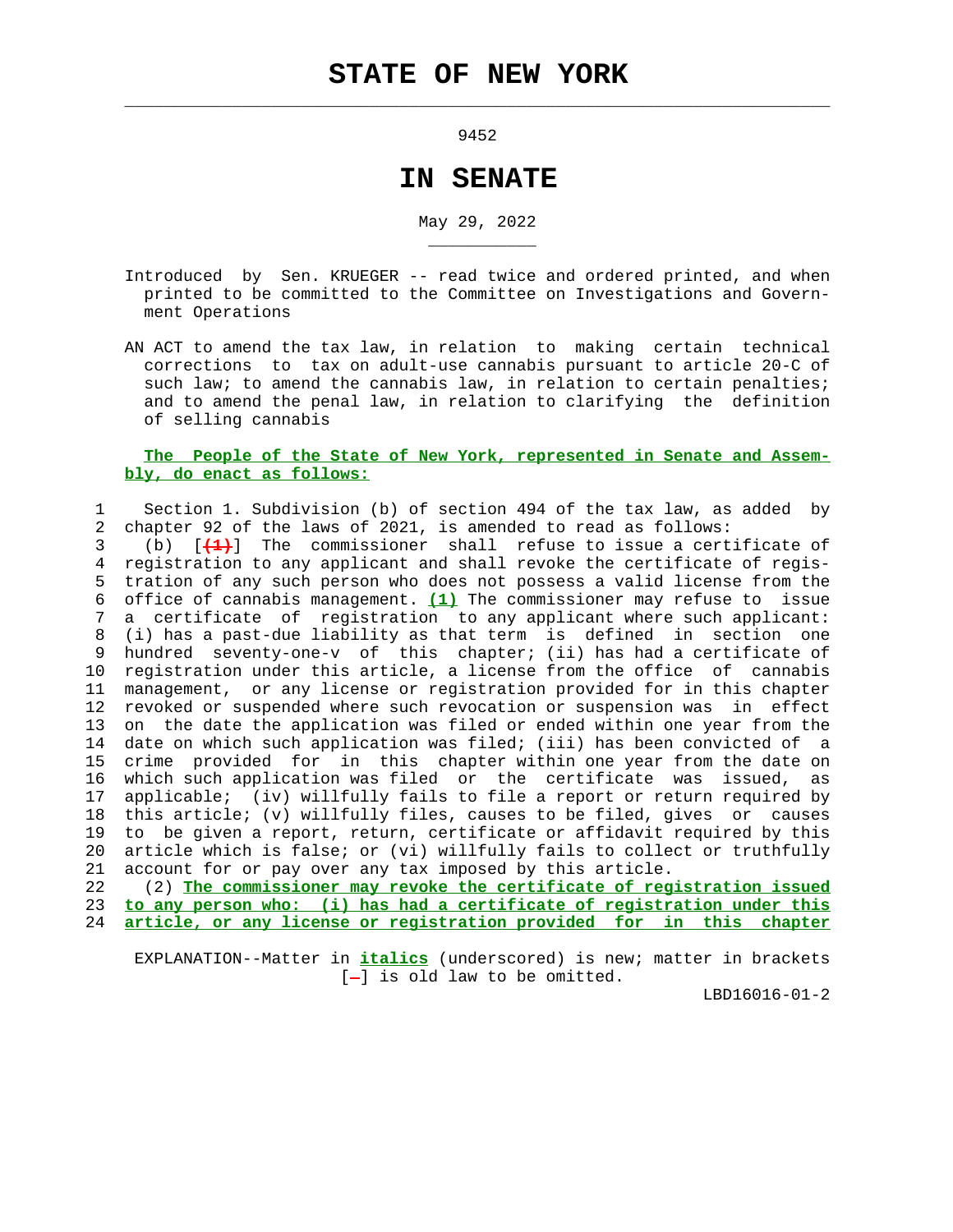S. 9452 2

 1 **revoked or suspended; (ii) has been convicted of a crime provided for in** 2 **this chapter; (iii) willfully fails to file a report or return required** 3 **by this article; (iv) willfully files, causes to be filed, gives or** 4 **causes to be given a report, return, certificate or affidavit required** 5 **by this article which is false; or (v) willfully fails to collect or** 6 **truthfully account for or pay over any tax imposed by this article.** 7 **(3)** In addition to the grounds for revocation in [**paragraph (1)**] **para-** 8 **graphs one and two** of this subdivision, where a person who holds a 9 certificate of registration is determined to have possessed or sold 10 illicit cannabis: [**(1)**] **(i)** such registration may be revoked for a peri- 11 od of up to one year for the first such possession or sale; [**(2)**] **(ii)** 12 for a second such possession or sale within a period of five years by 13 such person, the registration of such person may be revoked for a period 14 of up to three years; [**(3)**] **(iii)** for a third such possession or sale 15 within a period of up to five years by such person, the registration of 16 such person may be revoked for a period of five years. A certificate of 17 registration may be revoked pursuant to this paragraph immediately upon 18 such person's receipt of written notice of revocation from the commis- 19 sioner. 20 **(4) Where a person who has been determined to have possessed or sold** 21 **illicit cannabis does not possess a certificate of registration under** 22 **this section, the commissioner may revoke a certificate of authority** 23 **issued to such person pursuant to section eleven hundred thirty-four of** 24 **this chapter. Such certificate may be revoked: (i) for a period of up to** 25 **one year for the first such possession or sale; (ii) for a second such** 26 **possession or sale within a period of five years by such person, the** 27 **registration of such person may be revoked for a period of up to three** 28 **years; (iii) for a third such possession or sale within a period of up** 29 **to five years by such person, the registration of such person may be** 30 **revoked for a period of five years.** 31 § 2. Section 496-c of the tax law, as added by chapter 92 of the laws 32 of 2021, is amended to read as follows: 33 § 496-c. Illicit cannabis penalty. (a) In addition to any other civil 34 or criminal penalties that may apply, any person knowingly in possession 35 of or knowingly having control over illicit cannabis, as defined in 36 section four hundred ninety-two of this article, after notice and an 37 opportunity for a hearing, shall be liable for a civil penalty of not 38 less than [**two**] **four** hundred dollars per ounce of illicit cannabis flow- 39 er, [**five**] **ten** dollars per milligram of the total weight of any illicit 40 cannabis edible product, [**fifty**] **one hundred** dollars per gram of the 41 total weight of any product containing illicit cannabis concentrate, and 42 [**five hundred**] **one thousand** dollars per illicit cannabis plant, but not 43 to exceed [**four**] **eight** hundred dollars per ounce of illicit cannabis 44 flower, [**ten**] **twenty** dollars per milligram of the total weight of any 45 illicit cannabis edible product, [**one**] **two** hundred dollars per gram of 46 the total weight of any product containing illicit cannabis concentrate, 47 and [**one**] **two** thousand dollars per illicit cannabis plant for a first 48 violation, and for a second and subsequent violation within three years 49 following a prior violation shall be liable for a civil penalty of not 50 less than [**four**] **eight** hundred dollars per ounce of illicit cannabis 51 flower, [**ten**] **twenty** dollars per milligram of the total weight of any 52 illicit cannabis edible product, [**one**] **two** hundred dollars per gram of 53 the total weight of any product containing illicit cannabis concentrate, 54 and [**one**] **two** thousand dollars per illicit cannabis plant, but not to 55 exceed [**five hundred**] **one thousand** dollars per ounce of illicit cannabis 56 flower, [**twenty**] **forty** dollars per milligram of the total weight of any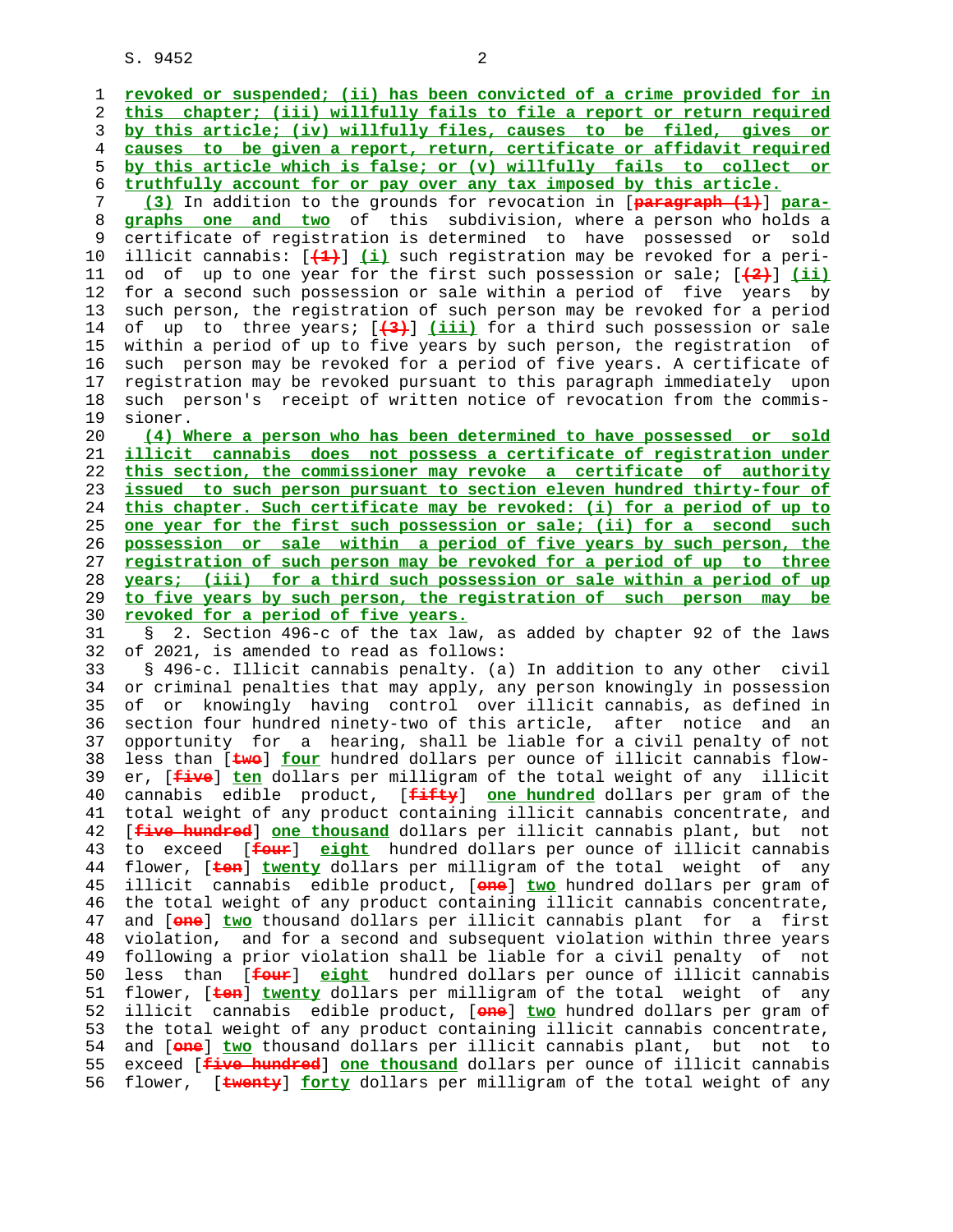1 illicit cannabis edible product, [**two**] **four** hundred dollars per gram of 2 the total weight of any product containing illicit cannabis concentrate, 3 and [**two**] **four** thousand dollars per illicit cannabis plant. 4 (b) No enforcement action taken under this section shall be construed 5 to limit any other criminal or civil liability of anyone in possession 6 of illicit cannabis. 7 (c) The penalty imposed by this section shall not apply to persons 8 lawfully in possession of less than two ounces of adult-use cannabis or 9 ten grams of concentrated cannabis in accordance with the cannabis law 10 or penal law. **(d) The commissioner or his or her duly authorized representatives, or the duly authorized representatives of the office of cannabis manage- ment, shall seize any illicit cannabis found on any person engaged in the cultivation, processing, distribution or sale of adult-use cannabis products; or in any premises or vehicle where adult-use cannabis products are cultivated, processed, distributed, placed, stored, sold or offered for sale; or on any person in possession, control or occupancy of such premises or vehicle.** 19 § 3. The tax law is amended by adding a new section 496-d to read as 20 follows: **§ 496-d. Enforcement. For purposes of the efficient administration of the taxes imposed by this article, it is the intent of the legislature that the cultivation, processing, distribution and sale of adult-use cannabis products be deemed a heavily regulated industry, subject to supervision by the commissioner and the office of cannabis management. The commissioner or his or her duly authorized representatives, and the duly authorized representatives of the office of cannabis management are hereby authorized: (1) to conduct regulatory inspections in the same manner as a regulatory inspection pursuant to article twenty of this chapter of any person engaged in the cultivation, processing, distrib- ution or sale of adult-use cannabis products, any premises or vehicle where adult-use cannabis is cultivated, processed, distributed, placed, stored, sold or offered for sale, and any person in possession, control or occupancy of such premises or vehicle; (2) to examine the books, papers, invoices and other records of any person engaged in the culti- vation, processing, distribution or sale of adult-use cannabis products, any premises or vehicle where adult-use cannabis products are culti- vated, processed, distributed, placed, stored, sold or offered for sale and any person in possession, control or occupancy of any premises where adult-use cannabis products are placed, stored, sold or offered for sale. Each such person is hereby directed and required upon demand to give to the commissioner or his or her duly authorized representatives, or the duly authorized representatives of the office of cannabis manage- ment, the means, facilities and opportunity for such examinations.** 45 § 4. The tax law is amended by adding a new section 1814-b to read as 46 follows: **§ 1814-b. Penalties. Any person required to be registered pursuant to article twenty-C of this chapter as a distributor of adult-use cannabis products, or as a retail seller of adult-use cannabis products, who sells adult-use cannabis products while not so registered, shall be guilty of a class A misdemeanor. Any person who violates the provision of this section after having previously been convicted of a violation of this section within the preceding five years shall be guilty of a class E felony. For purposes of this section, the terms "adult-use cannabis product" and "sale" shall have the same meaning as such terms are defined in article twenty-C of this chapter.**